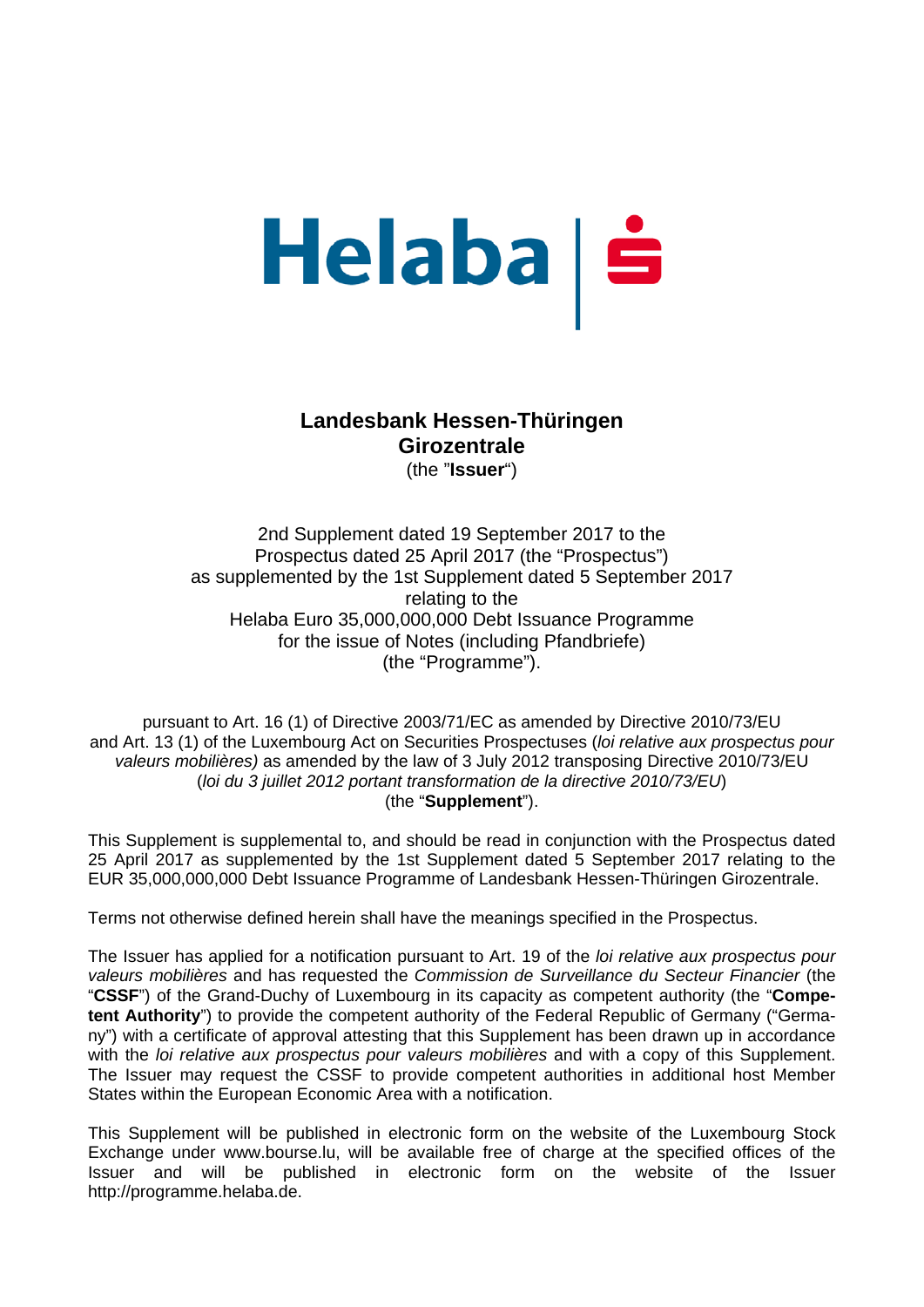| - Amendments to the General Description of the Programme and the Notes - |  |
|--------------------------------------------------------------------------|--|
|                                                                          |  |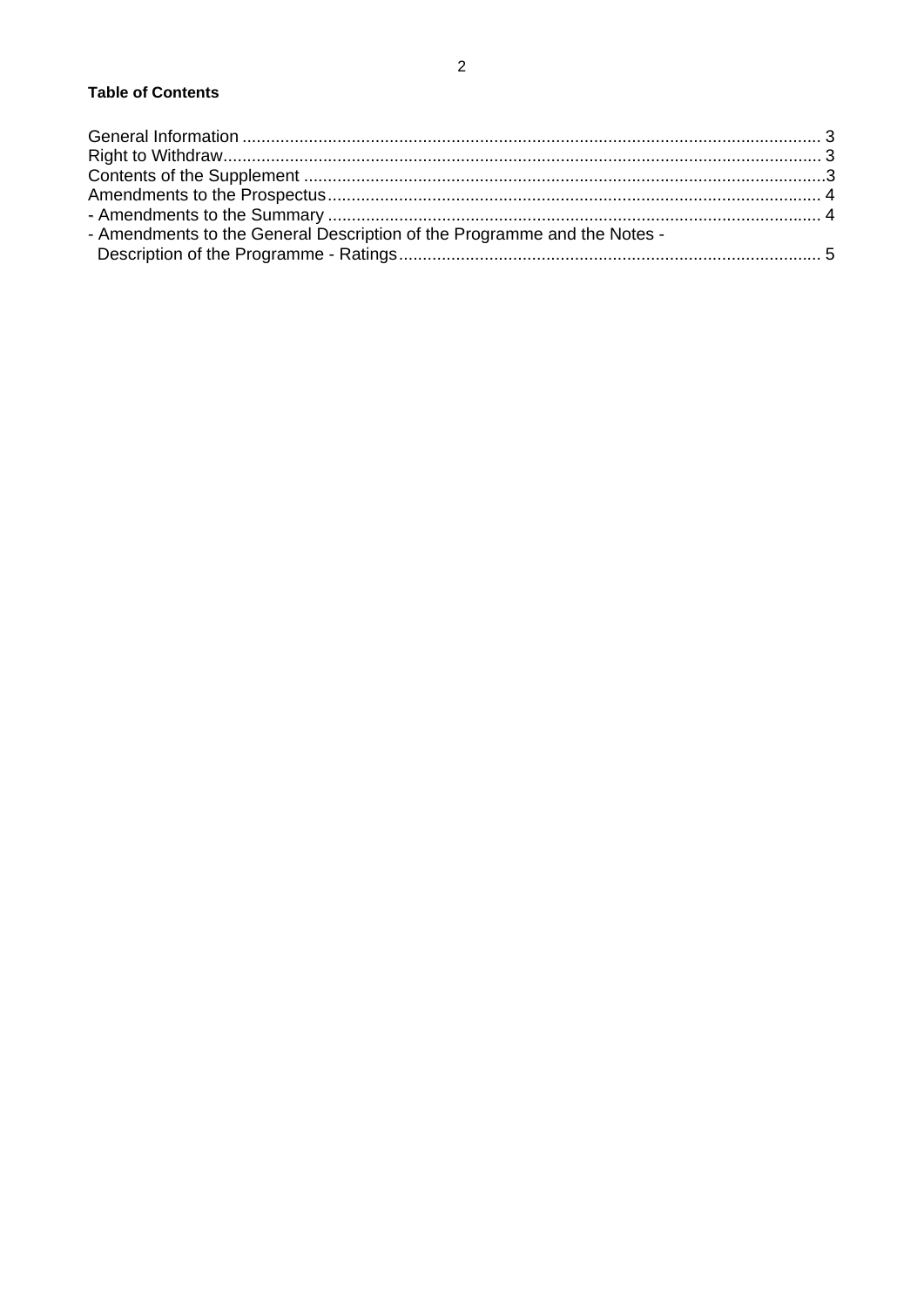#### **General Information**

Landesbank Hessen-Thüringen Girozentrale is solely responsible for the information given in this Supplement.

The Issuer hereby declares that, having taken all reasonable care to ensure that such is the case, the information contained in this Supplement for which it is responsible, is to the best of its knowledge, in accordance with the facts and contains no omission likely to affect its import.

This Supplement has been approved by the Competent Authority.

#### **Right to Withdraw**

**According to article 13 paragraph 2 of the Luxembourg Law of 10 July 2005 on prospectuses for securities, Investors who, prior to the publication of this Supplement, have made a declaration of intent aimed at the purchase of or subscription to securities offered under the Prospectus, are entitled to revoke this declaration of intent within a period of two working days after the publication of this Supplement (on 21 September 2017 at the latest), if and to the extent that the new circumstance or the incorrectness has occurred prior to the final closing of the public offering and prior to the delivery of the debt instruments. The notice of revocation does not need to contain any reasons and has to be declared in text form vis-à-vis Landesbank Hessen-Thüringen, Neue Mainzer Str. 52-58, 60311 Frankfurt am Main. The timely dispatch is sufficient to observe the deadline.** 

#### **Contents of the Supplement**

This Supplement No. 2 dated 19 September 2017 has been prepared for the purpose of amending the section entitled "Ratings" in the Prospectus as well as the related parts in the Summary entitled "Ratings" due to the publication of an upgrade of Helaba's Baseline Credit Assessment by Moody's Investors Services on 12 September 2017. It amends the Prospectus in the places indicated below.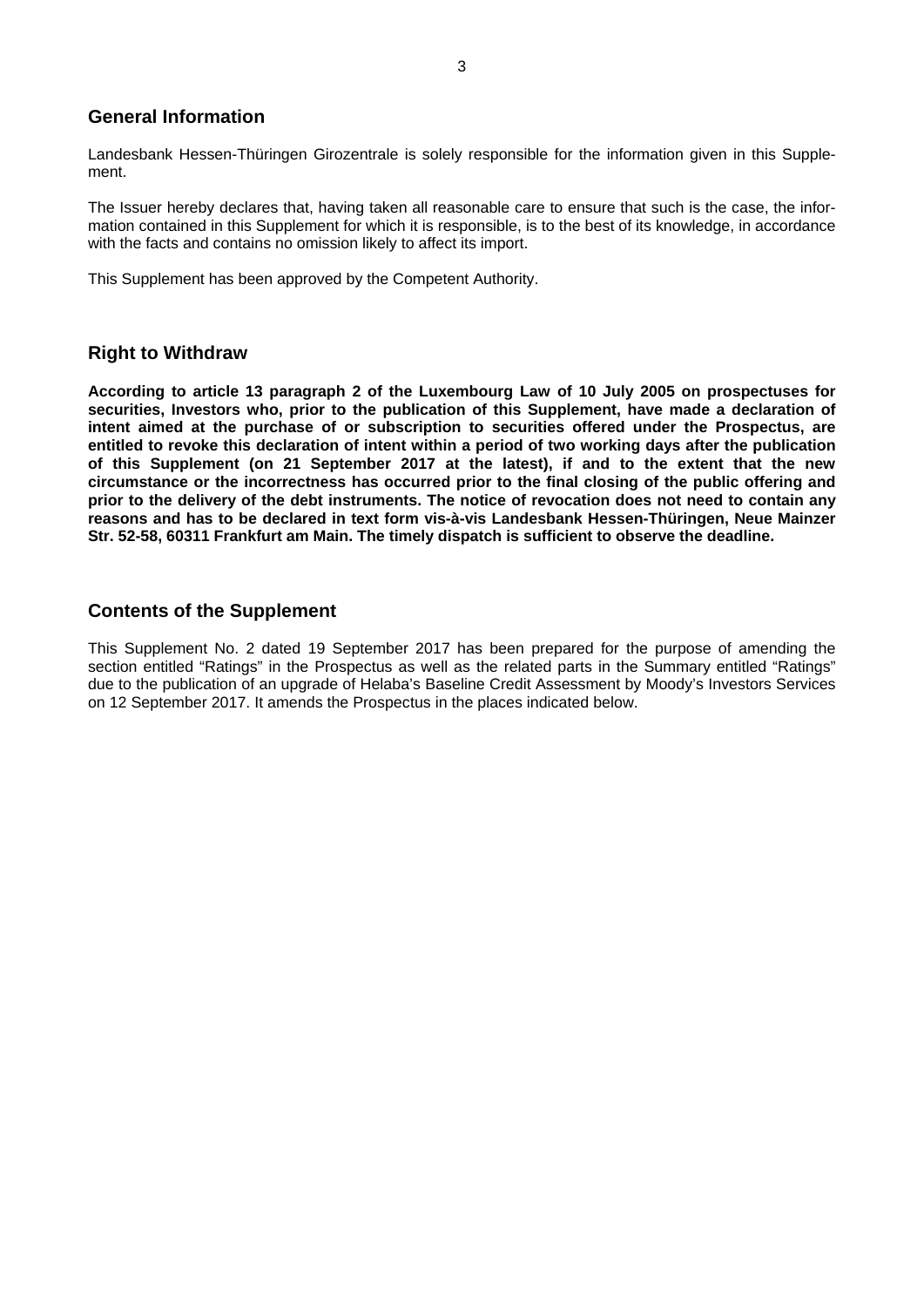### **Amendments to the Prospectus**

#### **Amendments to the Summary of the Prospectus on page 3**

The following information replaces the information included in section B.17 entitled "Ratings" on pages 8 to 9:

| <b>B.17</b> | Ratings: | Investors should keep in mind that a rating does not constitute a<br>recommendation to purchase, sell or hold the debt securities issued<br>by the Issuer.<br>Moreover, the ratings awarded by the rating agencies may at any<br>time be suspended, downgraded or withdrawn. |                                                                                             |         |              |                             |
|-------------|----------|------------------------------------------------------------------------------------------------------------------------------------------------------------------------------------------------------------------------------------------------------------------------------|---------------------------------------------------------------------------------------------|---------|--------------|-----------------------------|
|             |          |                                                                                                                                                                                                                                                                              |                                                                                             |         |              |                             |
|             |          |                                                                                                                                                                                                                                                                              | The following ratings apply to Helaba (Status: as at the date of this<br>Supplement No. 2): |         |              |                             |
|             |          |                                                                                                                                                                                                                                                                              |                                                                                             | Moody's | <b>Fitch</b> | <b>Standard</b><br>& Poor's |
|             |          |                                                                                                                                                                                                                                                                              | Long-term senior un-<br>secured debt with<br>preferential right to                          |         |              |                             |
|             |          |                                                                                                                                                                                                                                                                              | payment                                                                                     | Aa3     | $AA^{-*}$    | $A^*$                       |
|             |          |                                                                                                                                                                                                                                                                              | Long-term senior un-<br>secured debt without<br>preferential right to<br>payment            | A1      | $A+^*$       | $A -$ *                     |
|             |          |                                                                                                                                                                                                                                                                              | Short-term rating                                                                           | $P-1$   | $F1+$ *      | $A-1$ *                     |
|             |          |                                                                                                                                                                                                                                                                              | <b>Public Pfandbriefe</b>                                                                   | Aaa     | AAA          | $\overline{\phantom{a}}$    |
|             |          |                                                                                                                                                                                                                                                                              | Mortgage Pfandbriefe                                                                        |         | AAA          | $\blacksquare$              |
|             |          |                                                                                                                                                                                                                                                                              | Subordinated debt                                                                           | Baa2    | $A^*$        | $\blacksquare$              |
|             |          |                                                                                                                                                                                                                                                                              | Financial strength                                                                          | baa2    | $a+$ *       | $a^*$                       |
|             |          |                                                                                                                                                                                                                                                                              | Based on the Joint S-Group Rating for the Sparkassen-Finanzgruppe Hessen-<br>Thüringen      |         |              |                             |